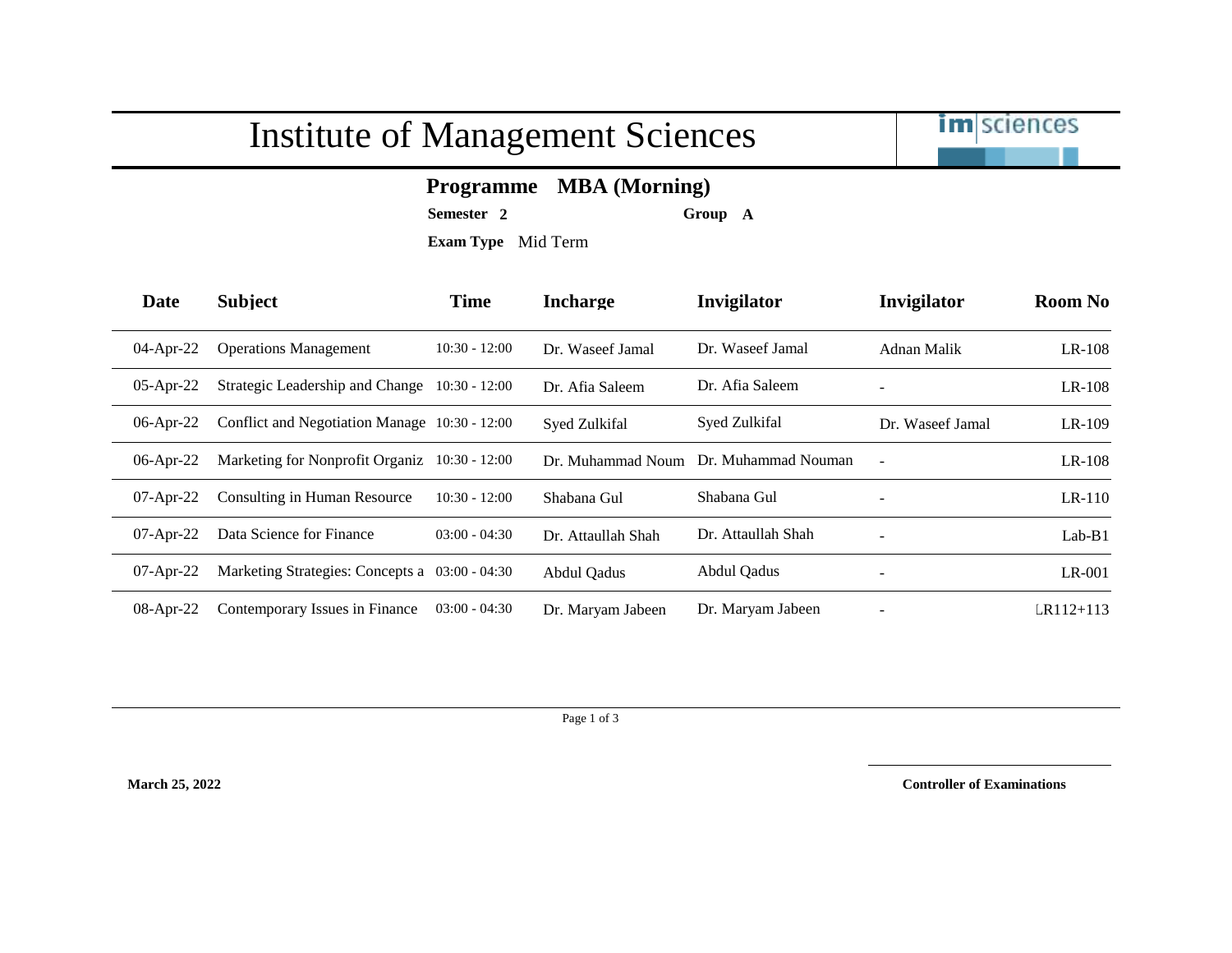## Institute of Management Sciences



## **Programme MBA(N.B)Morning**

**Semester 4 Group A**

**Exam Type** Mid Term

| Date         | <b>Subject</b>                                 | <b>Time</b>     | <b>Incharge</b>    | Invigilator         | Invigilator              | <b>Room No</b> |
|--------------|------------------------------------------------|-----------------|--------------------|---------------------|--------------------------|----------------|
| $04$ -Apr-22 | Consulting in Human Resource                   | $10:30 - 12:00$ | Shabana Gul        | Shabana Gul         |                          | LR-109         |
| $04$ -Apr-22 | Case Studies in Finance                        | $03:00 - 04:30$ | Maira Zeb          | Maira Zeb           | -                        | $LR-006$       |
| $04$ -Apr-22 | Advertising and Promotional                    | $12:30 - 02:00$ | M. Zeeshan Khattak | M. Zeeshan Khattak  |                          | $R-B12+B13$    |
| $05$ -Apr-22 | Strategic Management                           | $10:30 - 12:00$ | Dr. Salma Amir     | Dr. Salma Amir      |                          | $LR-109$       |
| $06$ -Apr-22 | Marketing for Nonprofit Organiz 10:30 - 12:00  |                 | Dr. Muhammad Noum  | Dr. Muhammad Nouman | $\overline{\phantom{a}}$ | $LR-108$       |
| $06$ -Apr-22 | Conflict and Negotiation Manage 10:30 - 12:00  |                 | Syed Zulkifal      | Syed Zulkifal       |                          | $LR-109$       |
| $07$ -Apr-22 | Data Science for Finance                       | $03:00 - 04:30$ | Dr. Attaullah Shah | Dr. Attaullah Shah  | $\overline{\phantom{a}}$ | $Lab-B1$       |
| $07$ -Apr-22 | Organizational Diagnosis and Tra 03:00 - 04:30 |                 | Hassan Mustafa     | Hassan Mustafa      |                          | $LR-006$       |
| $07$ -Apr-22 | Digital Marketing                              | $10:30 - 12:00$ | Sonia Ismat        | Sonia Ismat         | Dr. Tamleek Ali Tan      | $LR-109$       |

Page 2 of 3

**March 25, 2022 Controller of Examinations**